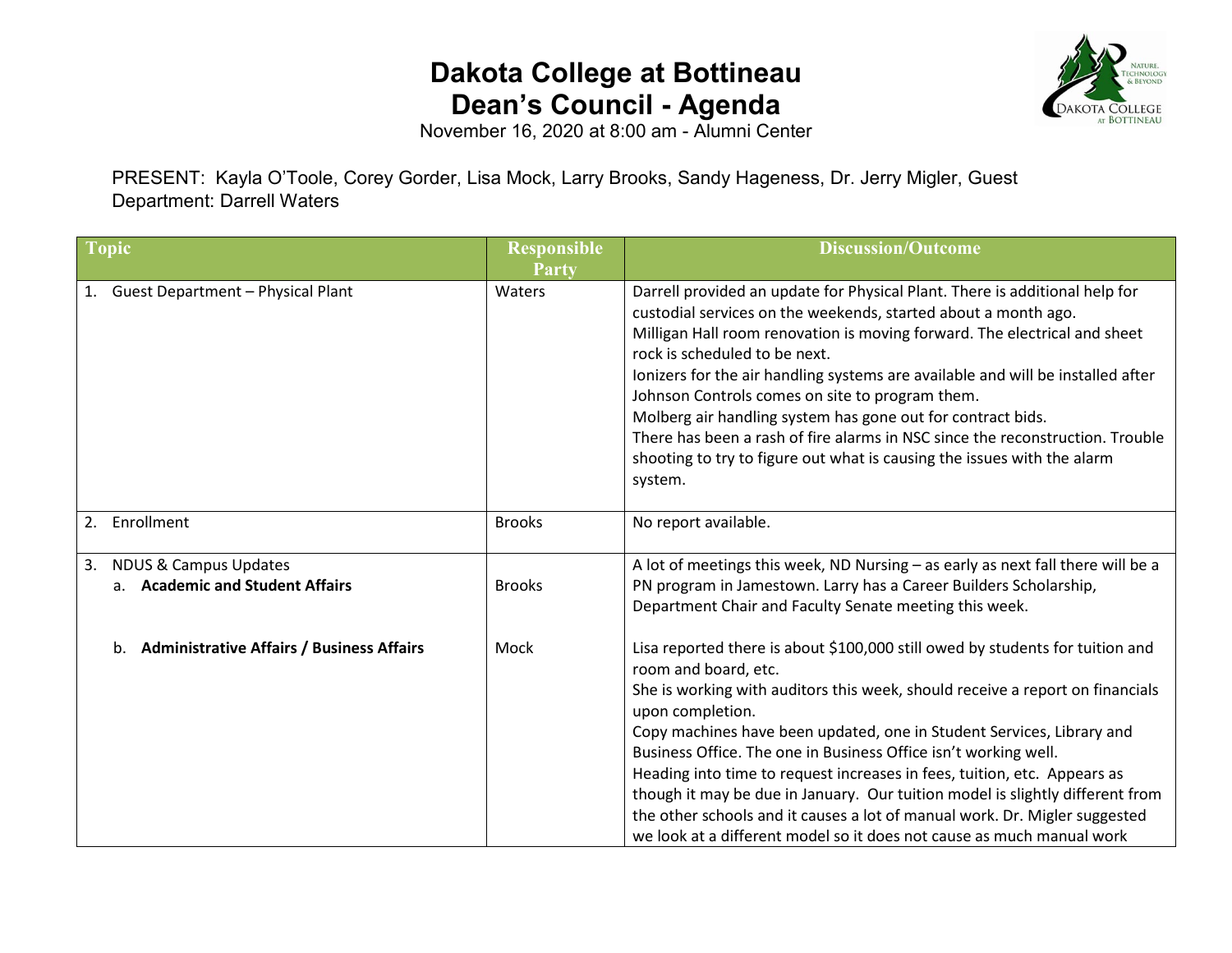## **Dakota College at Bottineau Dean's Council - Agenda**



| c. Distance Education Council/Distance Ed and | O'Toole  | where residency does not affect tuition. Lisa supports the review as it causes<br>complications for not only them but also coaches and advisors.<br>Unesco is currently being paid out of local funds. May change it to<br>appropriated fund spending.                                                                                                                                                                                                                                                                                                                                       |
|-----------------------------------------------|----------|----------------------------------------------------------------------------------------------------------------------------------------------------------------------------------------------------------------------------------------------------------------------------------------------------------------------------------------------------------------------------------------------------------------------------------------------------------------------------------------------------------------------------------------------------------------------------------------------|
| <b>Academic Support Services</b>              |          | Kayla reported the online instructional training sessions started last week.<br>Attendance has been low. Enrollment is open for online and dual credit.<br>There are about 100 students registered for at least one online course for<br>next semester. Hosted a dual credit general information session last week,<br>which was well attended. Kayla has a listing of contacts when she held a<br>virtual booth a few weeks ago through NDCEL. National Distance Learning<br>week was held last week. Stacy should be back after Thanksgiving. Bridget is<br>helping out with Accu-placers. |
| d. Public Affairs Council                     | Hageness |                                                                                                                                                                                                                                                                                                                                                                                                                                                                                                                                                                                              |
| e. Athletics                                  | Gorder   | There was a story on student Luka Dragovic in the Bottineau Courant last<br>week. This week Financial Aid will interview sharing information on the ND<br>Career Builders Scholarship on the radio. State FBM and DNP videos are in<br>their final stages.                                                                                                                                                                                                                                                                                                                                   |
| h. Chancellor's Cabinet / Dean's Update       | Migler   | Basketball went well at home over the weekend. Women's hockey played in<br>Minot and at home over the weekend. The Bottineau Hockey Arena is<br>looking for guidance on how practice and play will proceed due to the<br>Governor's Executive Order. As there has not been any change in the risk<br>level on campus, athletics will proceed with practice and games as<br>scheduled. There will be a basketball scrimmage this Thursday night<br>(tentative) and Women's Hockey will play at home Saturday and Sunday.                                                                      |
|                                               |          | Chancellor's meeting was held last week. Waiting for Governor's budget<br>address scheduled for December. We have been approved as a test site for<br>COVID rapid testing. The state continues to review Title IX policy and there<br>may be some changes due to updated information. It was noted that Teams<br>chat conversations get stored, Zoom chat does not get stored.                                                                                                                                                                                                               |
| 4. Other                                      |          |                                                                                                                                                                                                                                                                                                                                                                                                                                                                                                                                                                                              |
| Governor's Executive Order - Covid            |          |                                                                                                                                                                                                                                                                                                                                                                                                                                                                                                                                                                                              |